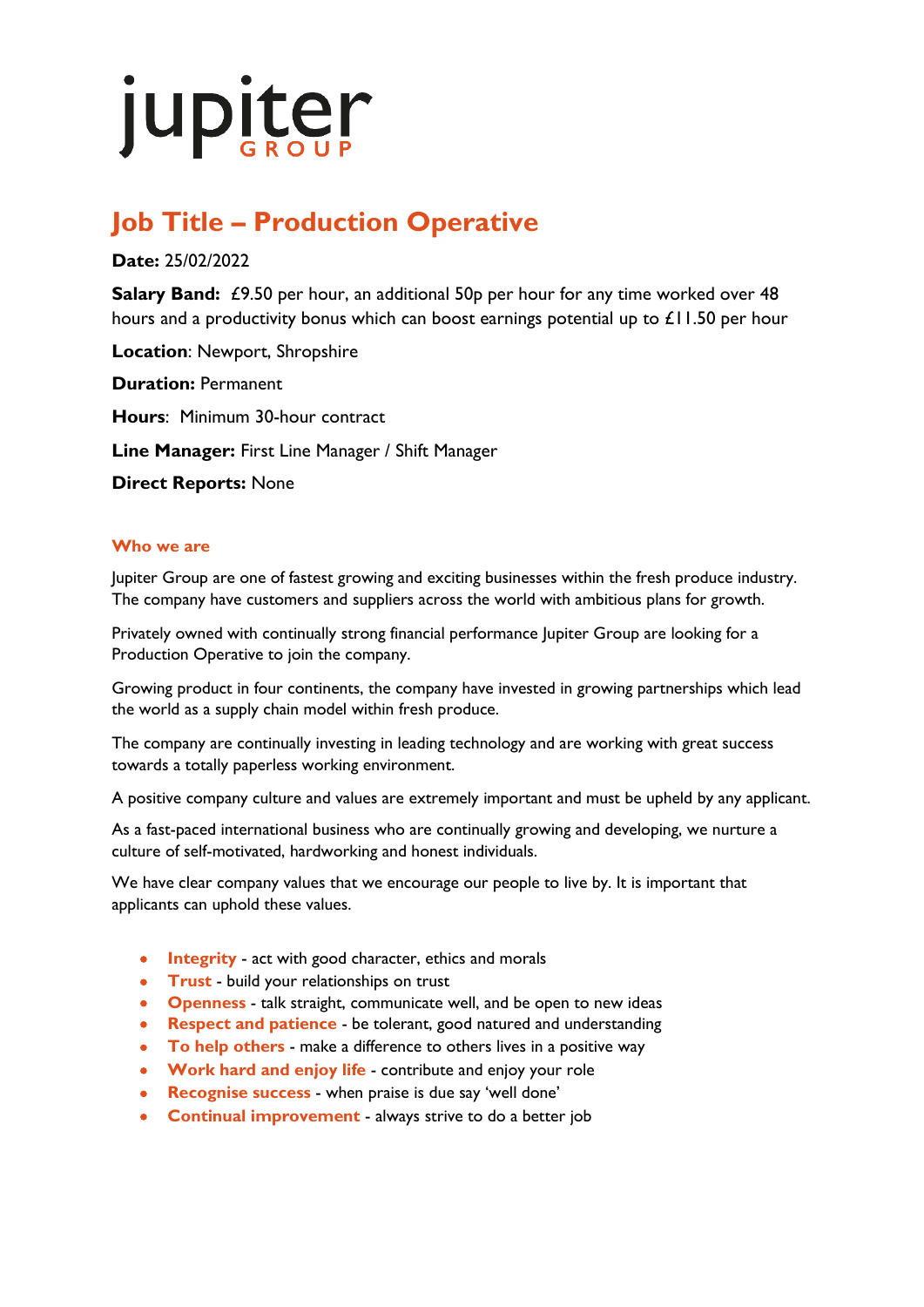#### **Scope of Role**

Cross Functional role working in any one of the following areas as directed by the team leader or supervisor, or in absence of any member of the senior team. Working in areas from: Raw material store, prep, assembly, label room, dispatch or finished goods store, you must fulfil the requirements of the role relevant to each area as directed. You may also be required to fulfil tasks as defined by the Team Leader, Supervisor or Production Manager. As part of the Jupiter Team, you must operate and live by the Jupiter Group Values.

#### **Responsibilities**

- Ensure production goals and orders are met on time and in full
- Understand what good quality looks like and strive for excellence in role
- Work to best ability at all times to drive improvement and maximise production efficiency
- Ensure products are produced to the required specifications, quality and food safety standards
- Maintain personal and factory hygiene and cleaning standards, including those for clothing, make-up and jewellery
- Wear appropriate PPE at all times, particularly when handling allergens
- Follow all procedures and requirements in line with the HACCP plan and BRC (training is provided)
- Follow and enforce the clean as you go procedure (every two hours or as directed), ensuring knives and working areas are sanitised as required, particularly in the area worked and at end of days production

#### **Requirements**

- Must be able to lift up to 25 Kilos
- Self-motivated, Team Player, able to understand instruction
- Respect for others
- Ability to travel to and from work
- Understand good hygiene practices, minimum Food Safety Level 1 trained
- Work in a safe and organised manner
- Be flexible to work in any area as directed
- Willing to learn and progress
- Quick and efficient

#### **Benefits**

- 20 days holidays + Bank Holidays
- Performance Related Pay Incentive Scheme
- Role relevant training
- Relaxed Dress Code
- Relaxed Multi Cultural environment
- Walking distance to local amenities
- Informative staff intranet with localised benefits
- Full domestic kitchen on site for all employees to use